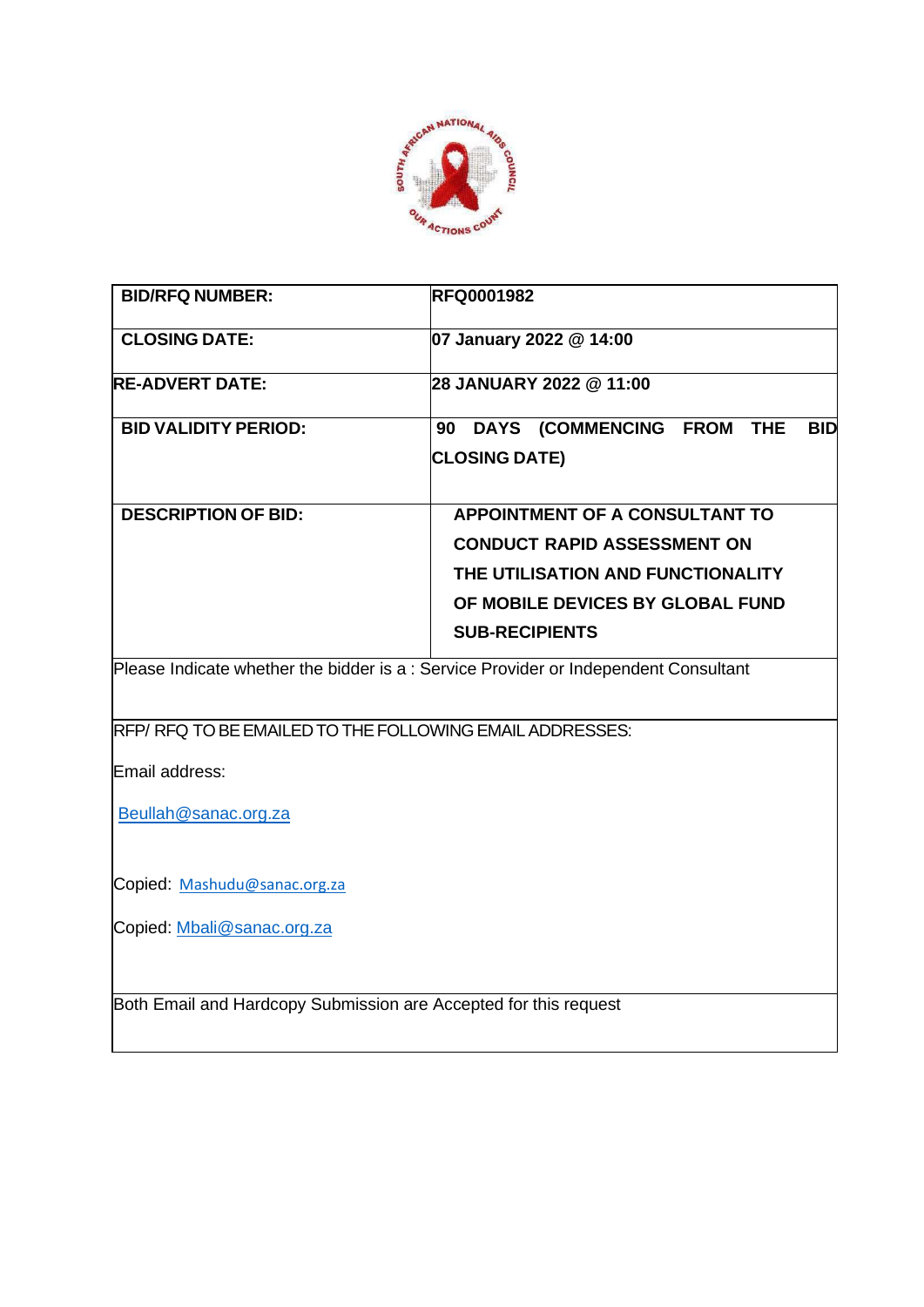# **TERMS OF REFERENCE FOR THE APPOINTMENT OF A CONSULTANT TO CONDUCT A RAPID ASSESSMENT ON THE UTILISATION AND FUNCTIONALITY OF MOBILE DEVICES BY GLOBAL FUND SUB-RECIPIENTS**

## **Background**

The AGYW Programme (2019-2022) offers an age-tailored combination prevention programme for AGYW aged 15-24. The programme targets AGYW, in and out of school, and does not decline service provision to other populations who are engaged by the programme (i.e. ABYM in-school, members ofthe broader community).

Services are delivered in three tailored and targeted settings namely schools, TVETs and dedicated safe spaces in communities. A fourth "setting"or entry point is the mobile clinic that delivers clinical HIV and SRH related services at different pointsin the community within or nearby schools, TVETs and safe spaces. To effectively monitor the multi-dimensional AGYW programme, a biometric system was recommended.

Through a transparent tender process, a service provider was selected and contracted to develop a comprehensive biometric-based information management system (IMS) for the monitoring and evaluation of the AGYW Programme in collaboration with the PRs. The system is designed to allow for programmatic and performance management at SR and PR level through a cloud and mobile based IMS, built on Microsoft and Android Technology, and the use of Bio Rugged BF30 biometric devices.

The PRs are supposed to use the biometric IMS to enrol, provide the core package of services and monitor individual AGYW across the intervention areas (biomedical, structural, and behavioural). The IMS also enable the PRs and SRs to easily track services that beneficiaries were referred for and/or received in each period, enhance efficiency in accessing data for reporting by allowing PRs and SRs to view data for verification purposes both at programme implementation and management level and to report to the Funder and other stakeholders.

Ultimately the system would automatically integrate to an analytics platform developed by a third party that will conduct detailed and varied data analytics and reporting.

Paper-based tools were to be used at initial stages of implementation of the programme while the biometrics-based IMS is being developed, and in instances where the devices break or malfunction and/or the biometric system is down or undergoing a system upgrade. Paper-based forms were also necessary where there is a need to capture a large amount/additional beneficiary data that is not feasible to do at the point of service delivery. The Interventionists (Peer trainers, nurses, and social workers) at SR level collect the data from the facilitated risk assessment registers and other data sources.

The implementation of the IMS project is overseen by a steering committee. The steering committee has identified the need to assess the functionality of mobile devices collecting data to manage the programme effectively, and to establish the reasons for the reported poor use of the mobile devices by the interventionists; hence the need for an external service provider to carry out the above-mentioned independent assessment.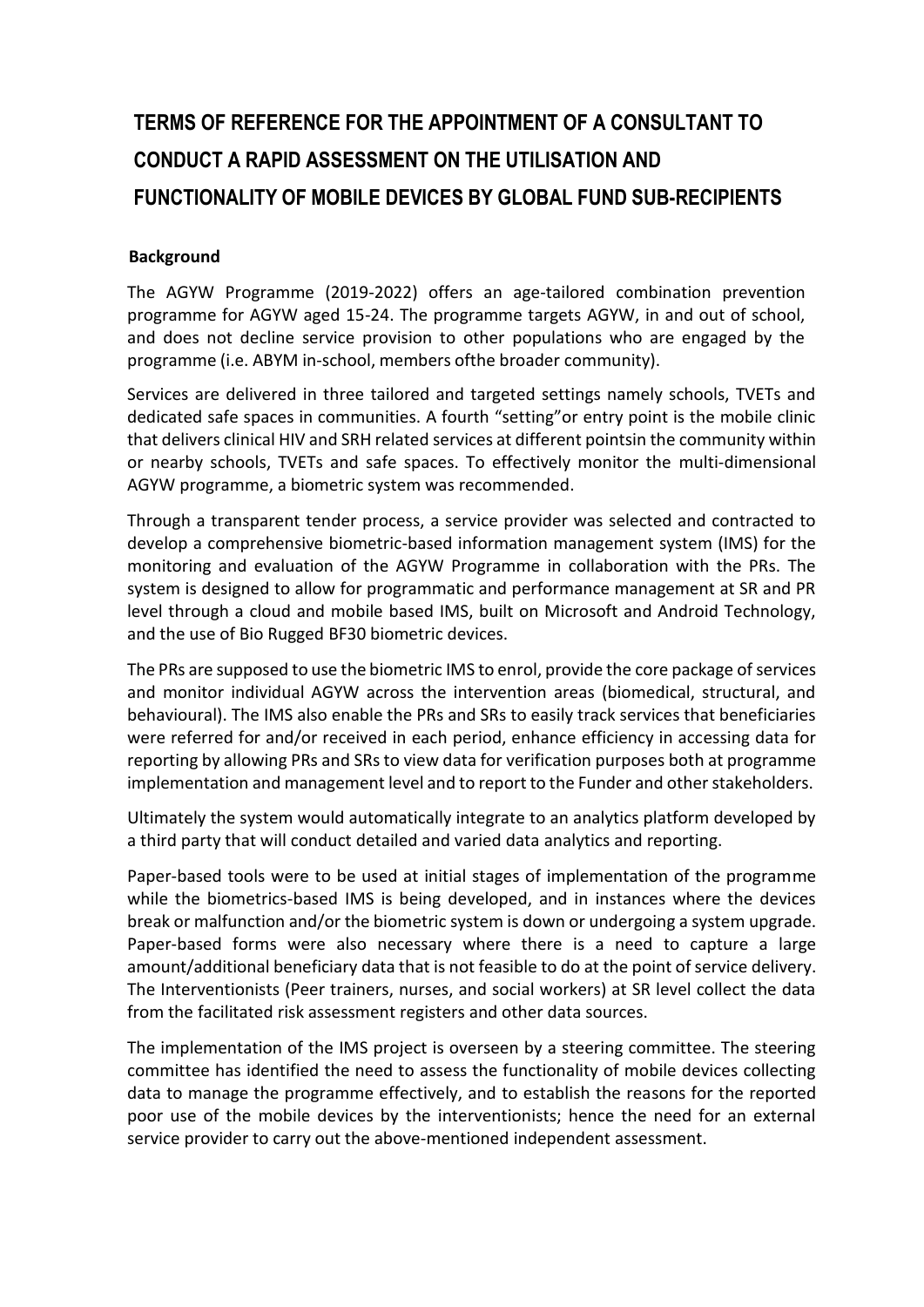#### **Objectives and scope of the TA:**

- 1. To establish the extent of the use or non-use of the mobile devices, understand the challenges faced by mobile device users.
- 2. To investigate the level of eagerness/willingness and capacity of the users towards the implementation of the device and its user friendliness.
- 3. To explore the reported device bugs and non-functional features/options (such as Fingerprint, offline syncing, and the non-availability of reporting capabilities such as internal transfers of recipients within sub-districts, status updates for some indicators such as the Reach status, GLO lite, data extracts, PR user role and SR verification module.
- 4. To investigate the level of support provided to the users of the mobile devices by the PRs, SRs and the Service Provider / Developer.
- 5. To suggest/propose recommendations to improve the utilisation of mobile devices and any other shortcomings identified on the use of the IMS.

## **Activities and deliverables**

| <b>Activity</b>                                                             | <b>Deliverable</b>                            |
|-----------------------------------------------------------------------------|-----------------------------------------------|
| Assess the challenges faced by mobile device                                | Detailed list of device and user-related      |
| users                                                                       | challenges and the consequences observed      |
| Investigate the level of support provided to the                            | Report on the effect/impact of support        |
| users of the mobile devices by the PRs, SRs and                             | provided by PRs, SRs and the Service Provider |
| the Service Provider / Developer.                                           | / Developer                                   |
| Provide recommendations to improve the                                      | List of recommendations for PRs,              |
| utilisation of mobile devices and any other                                 | SRs and the Service Provider /                |
| shortcomings identified on the use of the IMS                               | Developer                                     |
| with<br>detailed<br>findings,<br>Report<br>conclusions, and recommendations | Close-out report                              |

#### **QUALIFICATIONS AND EXPERIENCE**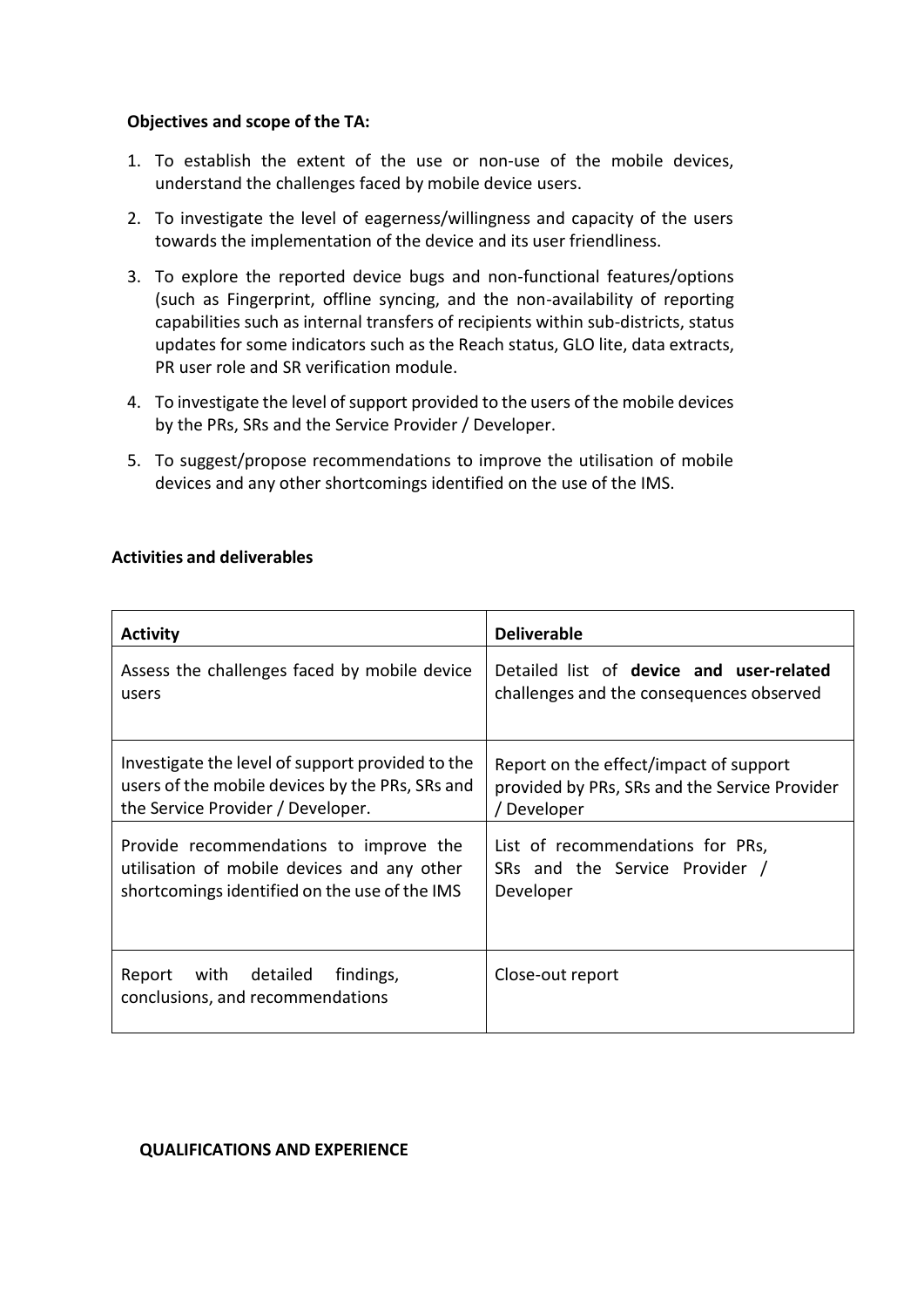SANAC Trust intends to contract a service provider or consultant with extensive experience that includes:

- **a)** At least a master's degree, preferably in the field of computer science or software development or related public health.
- **b)** Strong IT/system development background.
- **c)** Previous experience on working with different operating systems, hardware configurations, programming languages, software, and hardware platforms.
- **d)** Knowledge of biometric data capture modalities and devices.
- **e)** Good domain and understanding of the context of health issues AGYW programme and data management.
- **f)** At least 3-5 years of experience in conducting research and data analysis, particularly on AGYW services in South Africa.
- **g)** Strong track record of technically writing and editing high-level documents in English on AGYW HIV prevention related strategies.
- **h)** Knowledge and / or understanding of the SANAC and its stakeholders, with strong stakeholder management skills and experience working at different levels of the South African Government Structure

# **1. TIMELINES:**

The consultancy is expected to be completed in 25 consulting days between 14 January 2022 and 15 February 2022. Direct costs for travel and workshops / meetings should be included in the budget with justifications thereof.

# **2. CRITERIA FOR SELECTION:**

| <b>Functionality:</b>              |      |
|------------------------------------|------|
| <b>Minimum Functionality Score</b> | 70   |
| Total must equal:                  | 100% |

| <b>Functionality criteria:</b>                                                                                                        | Weighting<br>factor: |
|---------------------------------------------------------------------------------------------------------------------------------------|----------------------|
| Assess the challenges faced by mobile device users.                                                                                   | 20                   |
| Investigate the level of support provided to the users of the mobile devices by<br>the PRs, SRs and the Service Provider / Developer. | 20                   |
| Provide recommendations to improve the utilisation of mobile devices and any<br>other shortcomings identified on the use of the IMS.  | 20                   |